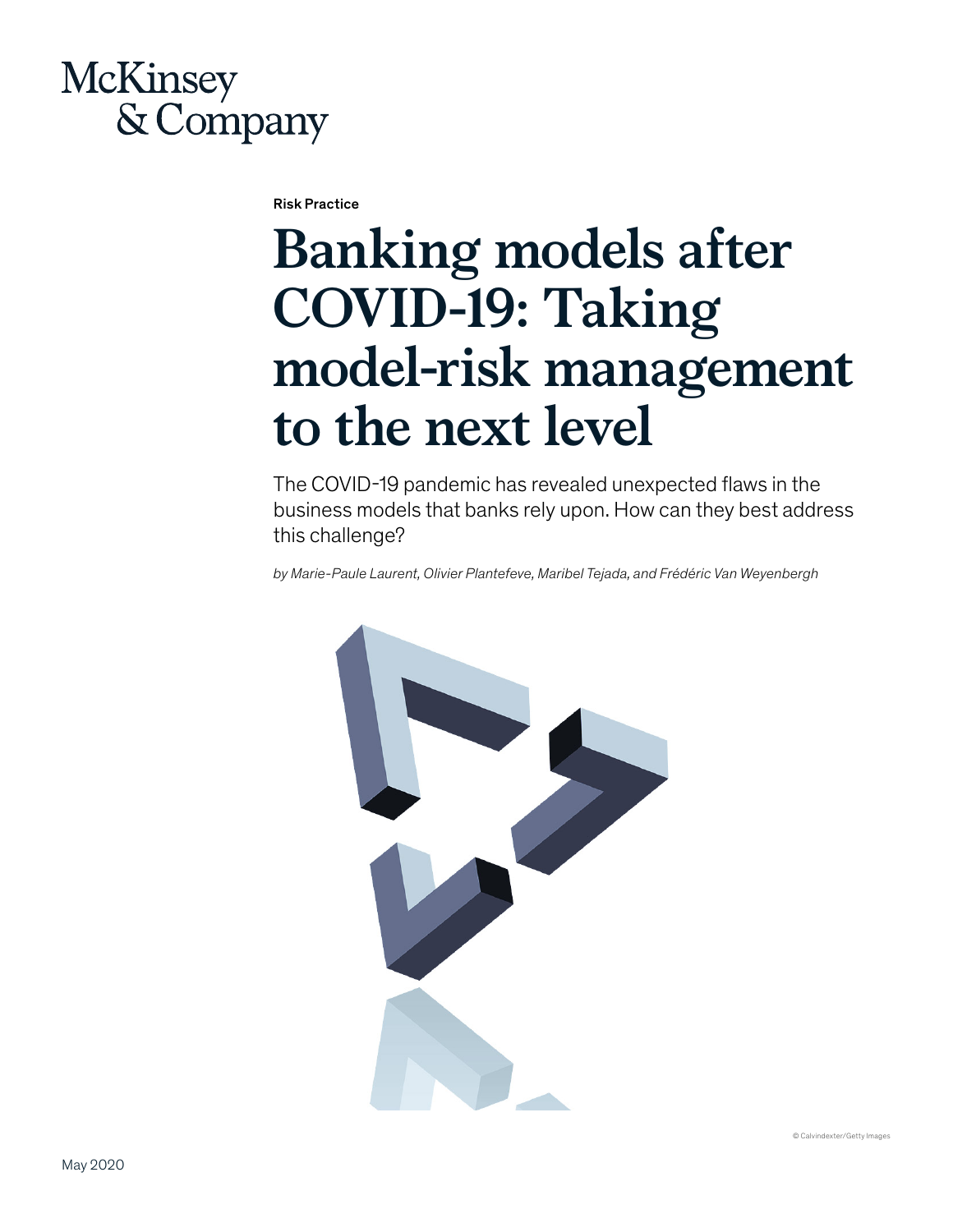The COVID-19 pandemic is taking a terrible toll in human life and in the livelihoods of millions the world over. As people and institutions struggle to contain the spread of the virus, the measures necessarily imposed have caused major economic disruptions. Every industry has been affected, and banking is no exception. Capital, profit-and-loss, and liquidity positions have been hit very hard. One consequence has been that banks' models have broken down across their business. The flaws have put the reliability of these models in doubt and suggest that they cannot be trusted to help banks navigate through the crisis.

Few business leaders could have foreseen a global economic shutdown of this magnitude. The models that financial institutions depend on to run their businesses simply did not account for such a crisis. Most models are almost by necessity designed to predict a stable future. In truth, the real failure is not that banks used models which failed in this crisis but rather that they did not have fallback plans to manage when the crisis did come.

There are a number of reasons for the failures. First, model assumptions and boundaries defined at the design stage were developed in a pre-COVID-19 world. Second, most models draw on historical data, without the access to high-frequency data that would enable recalibration. Finally, while access to the needed alternative data is theoretically possible, models would not be able to integrate the new information in an agile manner, because the systems and infrastructure on which they are built lack the necessary flexibility.

Banks are experiencing ever more model failures, and further issues can be expected with time. Financial institutions must now urgently review their model strategies. They need to develop and apply both efficient short-term actions and a long-term plan to improve model resilience. Over two prioritized time horizons, banks can carry out coordinated model adjustments to enable business continuity in the short term while reviewing their

model development and redevelopment needs and upgrading their model-risk-management (MRM) frameworks over the longer term.

#### **COVID-19 has affected model reliability across all bank functions and operations**

Model issues are not confined to one business or function but instead have emerged in every aspect of a bank's operations. The effect on standard operations is widespread:

- Rating models are inaccurate because they are unable to update scores rapidly, rendering them irrelevant in assessing creditworthiness across sectors or customer segments.
- Early-warning-system (EWS) indicators are showing a misleading number of signals, causing a loss of predictive power.
- Liquidity models are failing to predict large outflows and portfolio rebalancing, thereby putting liquidity positions at risk.
- Model-based market-risk approaches are overreacting to stressed price and credit, as well as to liquidity shortages, leading to inflated profit-and-loss impact and costly extra funding of cleared and over-the-counter (OTC) transactions
- Regulatory models are mechanically increasing capital and liquidity requirements and provisioning because of their procyclicality.

The short-term effects on regulatory models, including those for the IRB approach, IFRS 9, and stress testing, are expected to be partially neutralized by regulatory and supervisory flexibility.1 We do anticipate further guidance in the future. Inevitably, banks will have to adjust their data and methodologies to reflect the new normal.

<sup>1</sup> The IRB approach refers to the internal ratings-based approach to calculating capital requirements, as defined by the Basel Committee on Banking Supervision in 2001; IFRS 9 refers to the International Financial Reporting Standard 9, which changed the way banks classified and measured financial liabilities as of January 2018.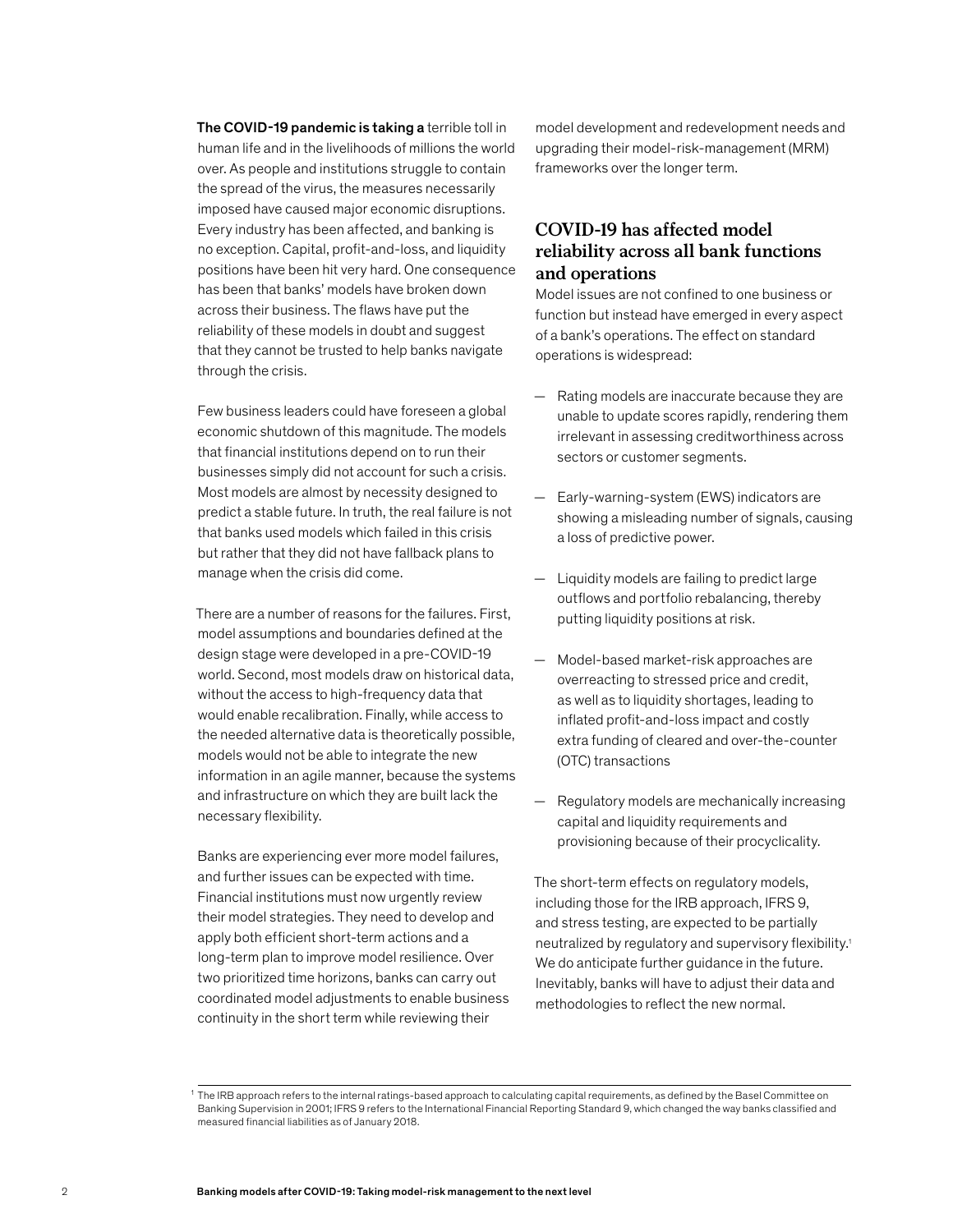### **Inevitably, banks will have to adjust their data and methodologies to reflect the new normal.**

By contrast to the effects on regulatory models, the impact of the COVID-19 crisis on business models was immediate. Their failure has rendered them useless for supporting decision making in the crisis. Banks must urgently address the model failures and make needed adjustments to avoid having to rely only on the analysis and judgment of experts.

#### **The speed of banks' reaction to the crisis has triggered new risks**

Like companies in other sectors, financial institutions were unprepared for a locked-down economy and have scrambled to adjust. Rapidly, they are taking model-mitigation actions, often in an uncoordinated way. The rushed actions include the following:

- replacing models with expert views only
- recalibrating models using recent data
- adjusting model outcomes according to expert analysis
- building alternative models to fit banks' current needs

These mitigation actions have been hampered by short implementation timelines, a lack of access to alternative data sources (such as high-frequency

data), and the absence of an underlying agile operating model. This last obstacle prevents banks from addressing arising changes with timely adjustments on an ongoing basis. The result is that the mitigation actions themselves are generating a host of new risks:

- *Model failure.* The speed at which solutions and adjustments are being deployed increases the risk of model underperformance and failure. Poor and biased model outcomes could lead to legal and reputational risks because of the inappropriate solutions.
- *Contradictory messages and decisions.* Adjustments and underlying assumptions applied inconsistently across the different types of models may prevent informed and aligned decisions.
- *Inability to launch effective redevelopment.*  The redevelopment of models can be impeded because of a lack of perspective on the new normal and its impact on business.

Banks need to do more than act efficiently in the short term to manage the crisis. They must also prevent short-term solutions from becoming longterm problems by taking a step back and developing a coherent and resilient model strategy.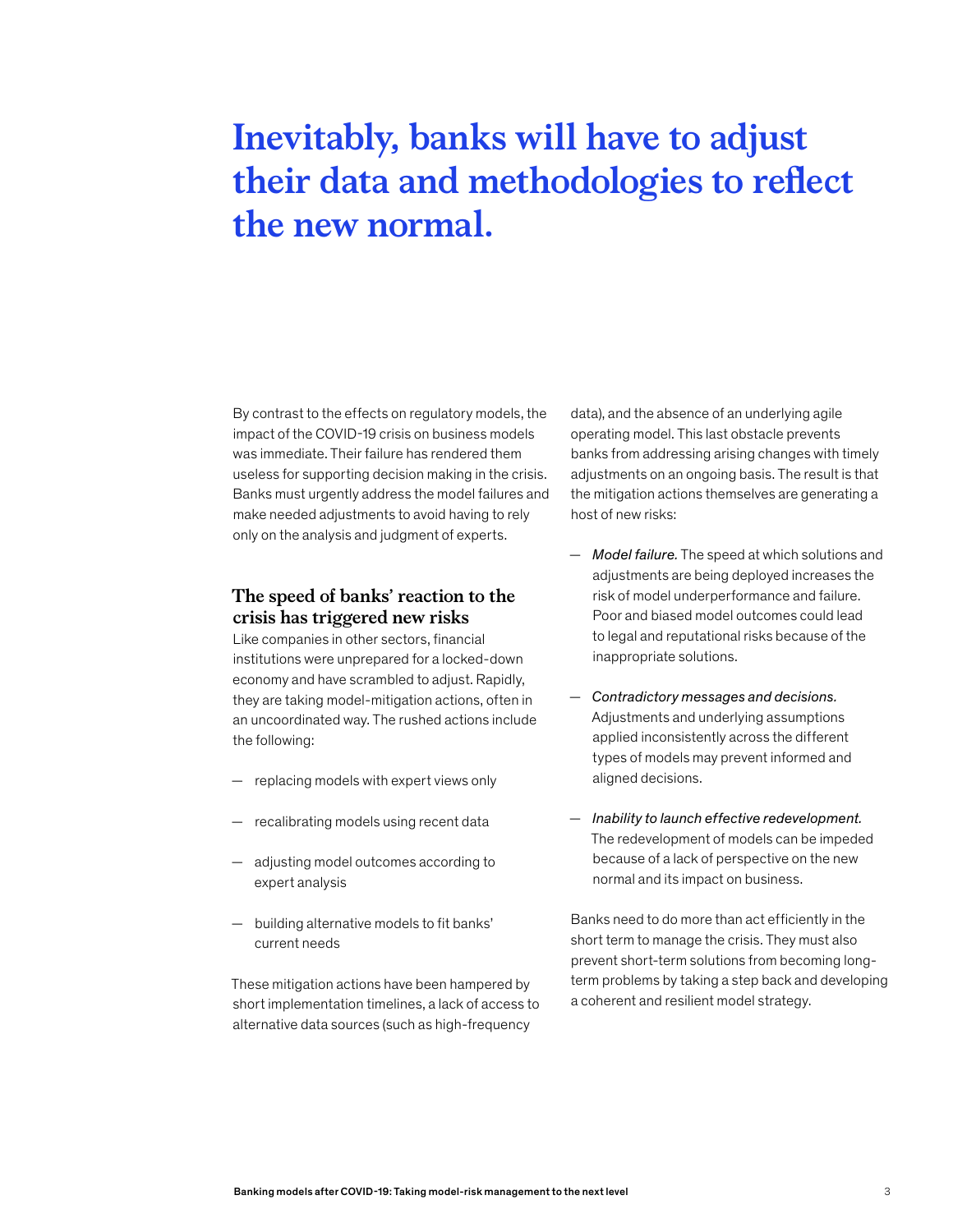#### **What strategies should financial institutions now be putting in place?**

To address the challenges thrown up by COVID-19 and the risks of quick-fix solutions, banks should develop their two-phase strategy. The first phase is a short-term crisis-operating mode for MRM, and the second is longer-term comprehensive enhancement of the MRM strategy to increase resilience and enable proactive adjustments to arising changes.

#### Phase one: Moving to a crisis-operating mode for model-risk management

In the first phase, banks focus on effectively adjusting models to make them fit for purpose and mitigate the risks of poor business decisions. The adjustments should be made quickly but also efficiently and consistently to avoid undue redevelopment or readjustment costs.

We recommend that a dedicated taskforce be created to lead banks in crisis-operating mode. To run the MRM crisis response effectively in a highly disruptive situation, the team should have clear governance, a disciplined operating model, and useful MRM tools. It will lead a rebalancing effort away from business-as-usual activities to crisis activities. Taking an agile approach, the team should perform a quick and effective MRM review. Using clear methodologies and its MRM tools, including model inventory and an MRM crisis-response dashboard, it can then develop and implement a well-organized crisis-response plan. We recommend that this consist of four parts:

- *1. Inventory of model adjustments and models at risk.* The inventory will identify models that have failed or are likely to fail in the near future. It should then identify all model adjustments that have been applied and map them against the identified models at risk.
- *2. Consistent model-mitigation actions.* Model adjustments should be applied consistently across functions and operations. The MRM team should ensure cross-checking of model adjustments and underlying assumptions for

the different types of models to ensure consistency and to prevent contradictory messages and decisions.

- *3. Timely review of model adjustments.* The team should quickly perform an effective challenge of all model adjustments and underlying assumptions planned, taking an agile approach and applying a focused review methodology.
- *4. Short- and long-term redevelopment plans.*  Model adjustments and model-redevelopment needs must be prioritized according to the criticality of the model for the business and probability of failure. Once this is complete, banks must review the applied model adjustments and the recommended modelredevelopment or model-adjustment needs.

#### Phase two: Moving to the next level of the model-risk-management journey

Banks need to use MRM in a more strategic and fundamental role, as banks move proactively to manage their portfolios of models. The purpose of MRM will be to enhance business efficiency and management decision making while increasing the resilience of the model landscape.

To enhance their MRM, banks should develop solid framework elements to inform business and strategic decisions. While MRM will add value in a number of ways in the current situation and the overall model strategy, the following core elements can be considered essential:

— *Overview of models at risk and model contagion.*  Banks should be able to identify models at risk by evaluating whether and how each model is essential to business and banking operations. It should enhance tiering and model-riskassessment methodologies to gauge exposure to failure—model limitations and boundaries. The overview should also enable the evaluation of model interdependencies. This capability will allow banks to assess and anticipate the risk and impact of model contagion.